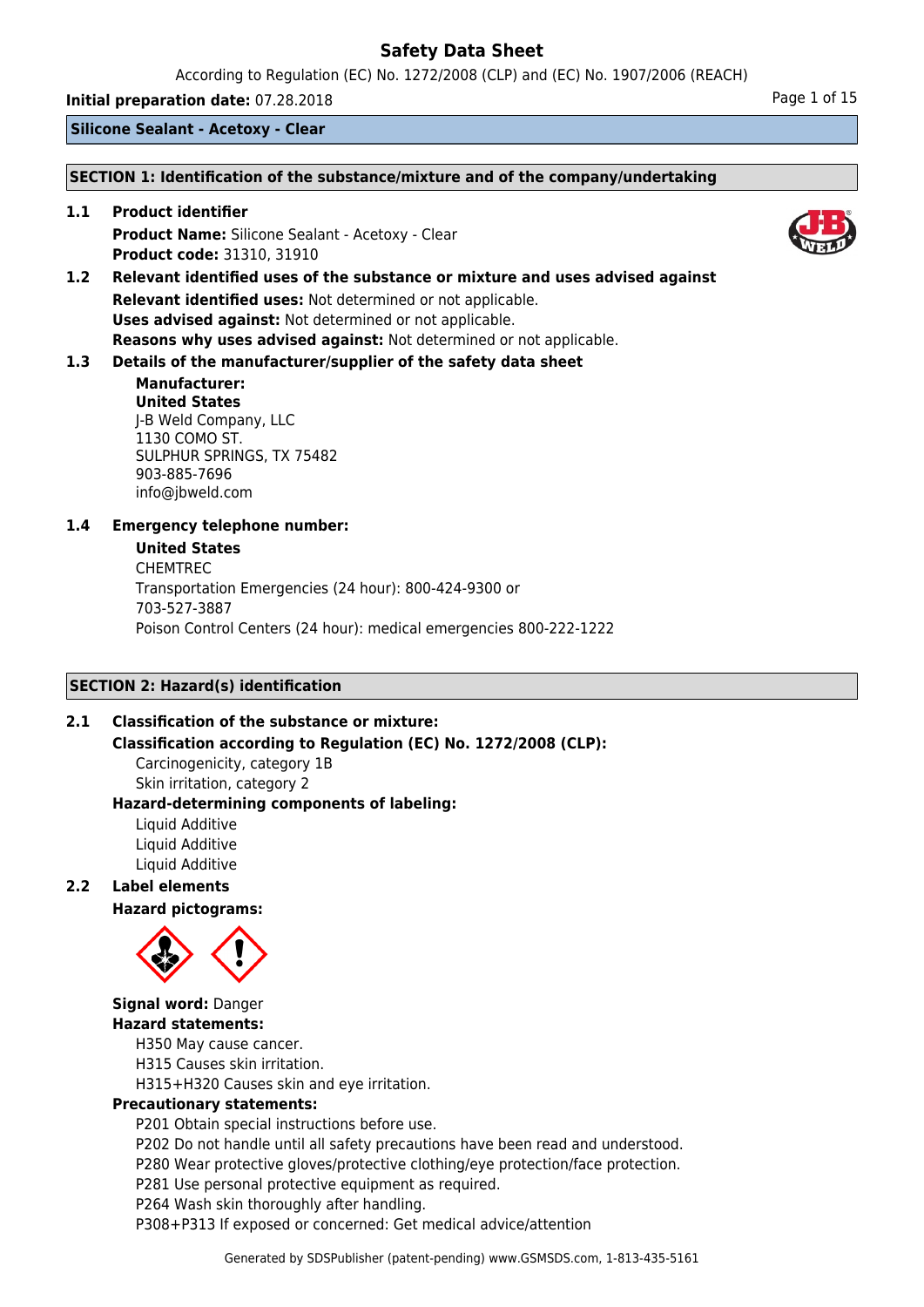According to Regulation (EC) No. 1272/2008 (CLP) and (EC) No. 1907/2006 (REACH)

### **Initial preparation date:** 07.28.2018 **Page 2 of 15**

#### **Silicone Sealant - Acetoxy - Clear**

P321 Specific treatment (see supplemental first aid instructions on this label).

P362 Take off contaminated clothing and wash before reuse

P302+P352 IF ON SKIN: Wash with plenty of soap and water.

P332+P313 If skin irritation occurs: Get medical advice/attention

P362+P364 Take off contaminated clothing and wash it before reuse.

P405 Store locked up.

P501 Dispose of contents/container in accordance with local regulation.

### **2.3 Other hazards:** None known

### **SECTION 3: Composition/information on ingredients**

**3.1 Substance:** Not applicable.

#### **3.2 Mixture:**

| <b>Identification</b>                                | <b>Name</b>       | <b>Classification according to</b><br><b>Regulation (EC) No. 1272/2008</b><br>(CLP) | Weight % |
|------------------------------------------------------|-------------------|-------------------------------------------------------------------------------------|----------|
| CAS number:<br>13463-67-7<br>EC number:<br>236-675-5 | Powder            | Not classified                                                                      | < 5      |
| CAS number:<br>7631-86-9<br>EC number:<br>231-545-4  | Powder Additive   | Not classified                                                                      | < 5      |
| CAS number:<br>1317-65-3<br>EC number:<br>215-279-6  | Powder            | Not classified                                                                      | $35$     |
| CAS number:<br>70131-67-8                            | Resin             | Not classified                                                                      | $90$     |
| CAS number:<br>63148-62-9<br>EC number:<br>613-156-5 | Liquid Additive   | Not classified                                                                      | <10      |
| CAS number:<br>64742-46-7<br>EC number:<br>265-148-2 | Liquid Additive   | Carc. 1B; H350                                                                      | < 10     |
| CAS number:<br>4253-34-3<br>EC number:<br>224-221-9  | Liquid Additive   | Not classified                                                                      | $2$      |
| CAS number:<br>17689-77-9<br>EC number:<br>241-677-4 | Liquid Additive   | Not classified                                                                      | $2$      |
| CAS number:<br>1332-37-2<br>EC number:<br>215-570-8  | Pigment or Powder | Not classified                                                                      | < 5      |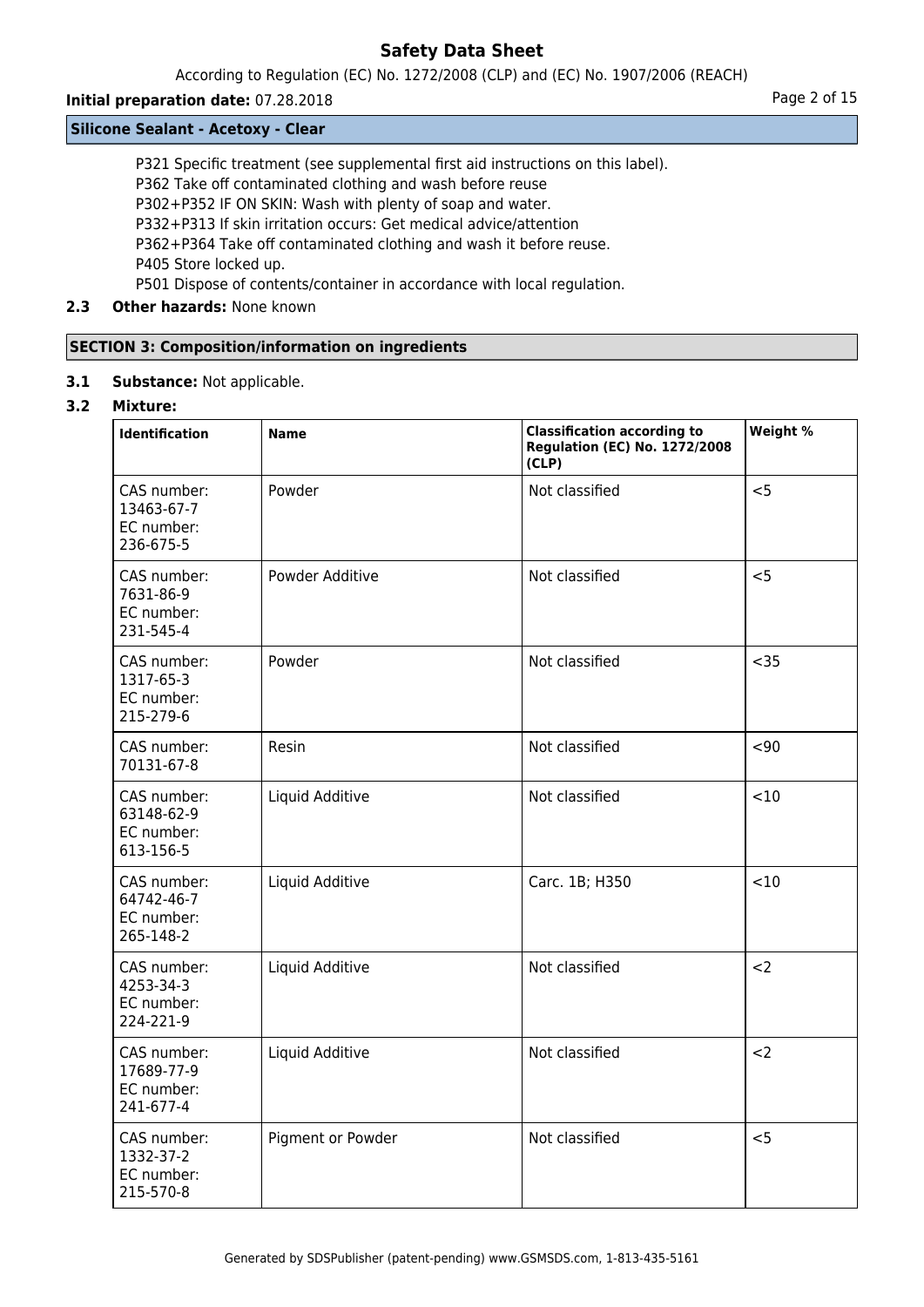According to Regulation (EC) No. 1272/2008 (CLP) and (EC) No. 1907/2006 (REACH)

# **Initial preparation date:** 07.28.2018 **Page 3 of 15** and the page 3 of 15 **Silicone Sealant - Acetoxy - Clear**

| CAS number:<br>147-14-8<br>EC number:<br>205-685-1 | Pigment or Powder | Not classified |  |
|----------------------------------------------------|-------------------|----------------|--|

#### **Additional information:**

Although this product contains Titanium Dioxide, the Titanium Dioxide is bound and the particles are not of respirable size.

Carbon black is classified as a carcinogen only in its respirable form. Since the carbon black in this product is not respirable, the product itself is not classified as a carcinogen in the form presented.

### **Full Text of H and EUH statements:** See section 16

#### **SECTION 4: First aid measures**

### **4.1 Description of first aid measures**

#### **General notes:**

Not determined or not available.

#### **Following inhalation:**

Loosen clothing as necessary and position individual in a comfortable position Maintain an unobstructed airway

Get medical advice/attention if you feel unwell

#### **Following skin contact:**

Rinse affected area with soap and water

If symptoms develop or persist, seek medical attention

Take off all contaminated clothing

Gently blot or brush away excess product

Wash with plenty of lukewarm, gently flowing water

Get medical advice if skin irritation occurs or you feel unwell

### **Following eye contact:**

Rinse/flush exposed eye(s) gently using water for 15-20 minutes If symptoms develop or persist, seek medical attention

### **Following ingestion:**

Rinse mouth thoroughly

Seek medical attention if irritation, discomfort, or vomiting persists

### **4.2 Most important symptoms and effects, both acute and delayed**

### **Acute symptoms and effects:**

Not determined or not available.

#### **Delayed symptoms and effects:**

Not determined or not available.

# **4.3 Indication of any immediate medical attention and special treatment needed**

### **Specific treatment:**

Not determined or not available.

#### **Notes for the doctor:**

Not determined or not available

#### **SECTION 5: Firefighting measures**

### **5.1 Extinguishing media**

### **Suitable extinguishing media:**

Use appropriate fire suppression agents for adjacent combustible materials or sources of ignition.

### **Unsuitable extinguishing media:**

Not determined or not applicable.

### **5.2 Special hazards arising from the substance or mixture:**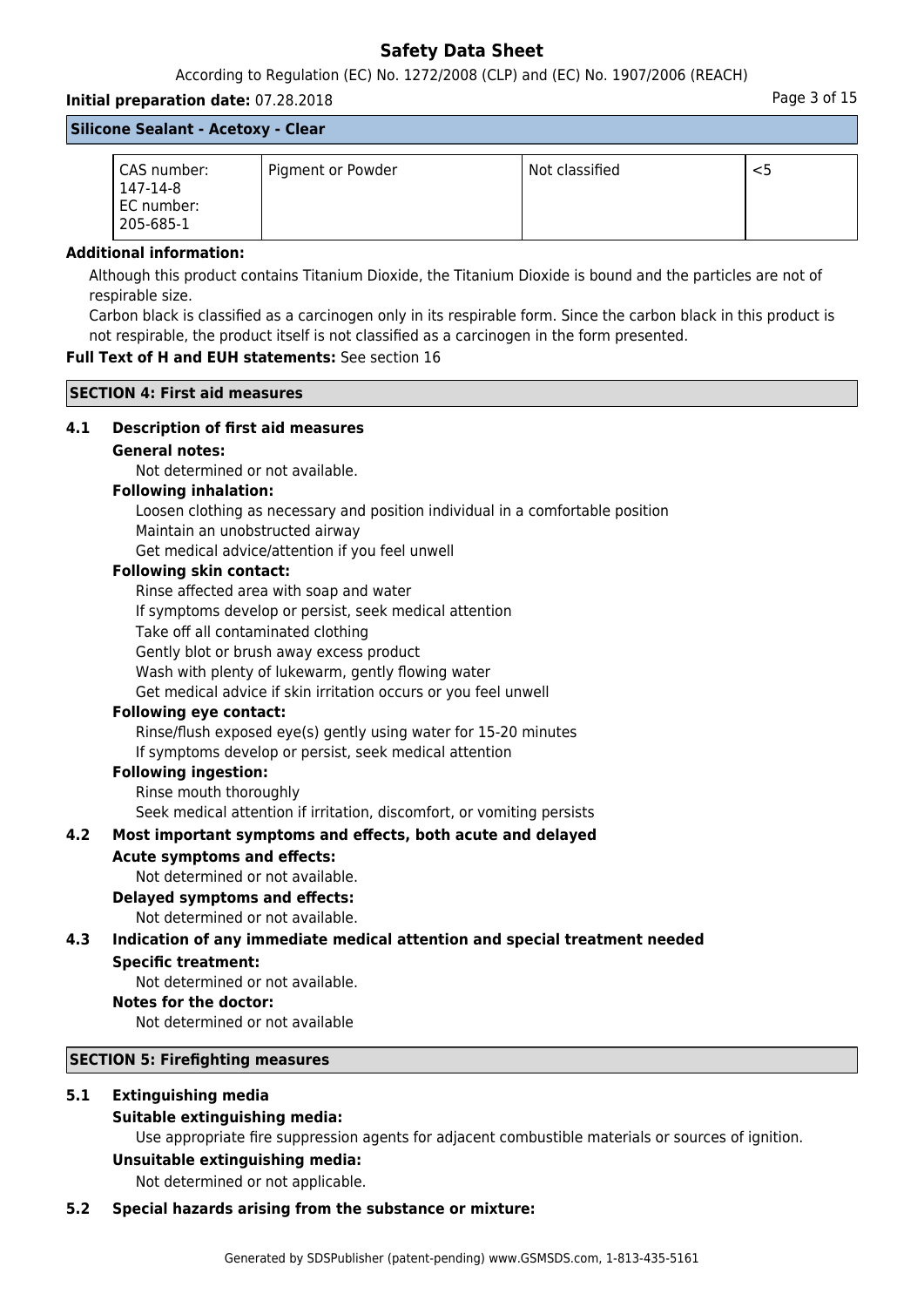According to Regulation (EC) No. 1272/2008 (CLP) and (EC) No. 1907/2006 (REACH)

#### **Initial preparation date:** 07.28.2018 **Page 4 of 15**

#### **Silicone Sealant - Acetoxy - Clear**

Thermal decomposition can lead to release of irritating gases and vapors.

### **5.3 Advice for firefighters**

#### **Personal protection equipment:**

Use typical firefighting equipment, self-contained breathing apparatus, special tightly sealed suit.

#### **Special precautions:**

Not determined or not applicable.

#### **SECTION 6: Accidental release measures**

#### **6.1 Personal precautions, protective equipment and emergency procedures:**

Ensure adequate ventilation. Ensure air handling systems are operational. Wear protective eye wear, gloves and clothing.

#### **6.2 Environmental precautions:**

Should not be released into the environment. Prevent from reaching drains, sewer or waterway.

### **6.3 Methods and material for containment and cleaning up:**

Wear protective eye wear, gloves and clothing. Absorb with non-combustible liquid-binding material (sand, diatomaceus earth (clay), acid binders, universal binders). Dispose of contents / container in accordance with local regulations.

#### **6.4 Reference to other sections:**

Not determined or not applicable.

#### **SECTION 7: Handling and storage**

### **7.1 Precautions for safe handling:**

Use only with adequate ventilation. Avoid breathing mist or vapor. Do not eat, drink, smoke or use personal products when handling chemical substances.

### **7.2 Conditions for safe storage, including any incompatibilities:**

Keep container tightly sealed. Protect from freezing and physical damage.

Store in a cool, well-ventilated area.

### **7.3 Specific end use(s):**

Not determined or not applicable.

### **SECTION 8: Exposure controls/personal protection**







### **8.1 Control parameters**

Only those substances with limit values have been included below.

#### **Occupational Exposure limit values:**

| Country (Legal Basis) | Substance       | l Identifier | Permissible concentration                                   |
|-----------------------|-----------------|--------------|-------------------------------------------------------------|
| l Romania             | Liquid Additive |              | $\frac{163148-62-9}{8}$   8-Hour TWA: 200 mg/m <sup>3</sup> |
|                       | Liquid Additive |              | $163148-62-9$   15-minute STEL: 300 mg/m <sup>3</sup>       |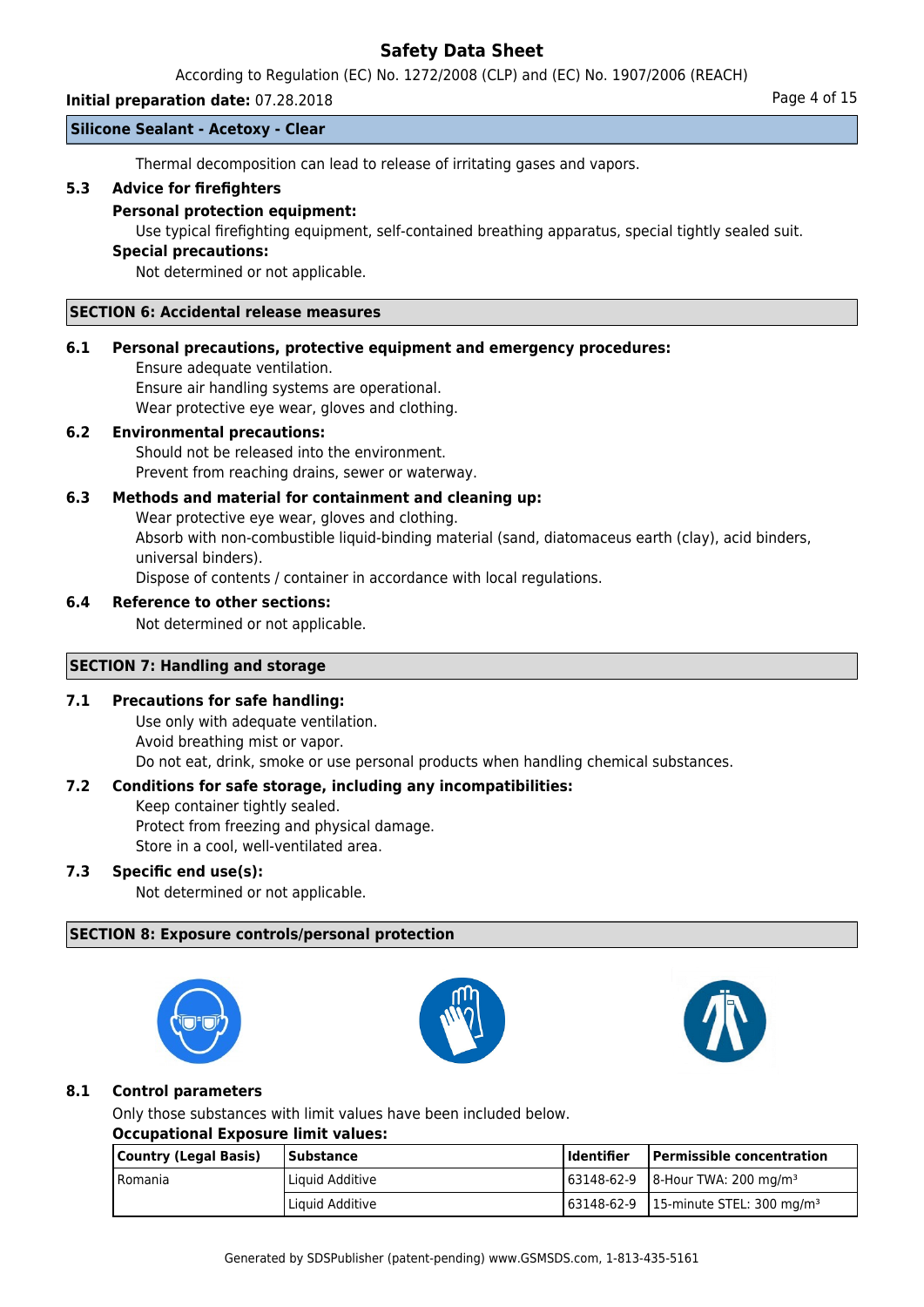## According to Regulation (EC) No. 1272/2008 (CLP) and (EC) No. 1907/2006 (REACH)

## **Initial preparation date:** 07.28.2018 **Page 1 and 2018** Page 5 of 15

| <b>Country (Legal Basis)</b> | <b>Substance</b>  | <b>Identifier</b> | <b>Permissible concentration</b>                                                                                                                                 |
|------------------------------|-------------------|-------------------|------------------------------------------------------------------------------------------------------------------------------------------------------------------|
|                              | Powder            | 1317-65-3         | TWA 8-hr: 10 mg/m <sup>3</sup>                                                                                                                                   |
|                              | Powder            | 13463-67-7        | OEL: TWA 10.0 mg/m <sup>3</sup> 8-hr                                                                                                                             |
|                              | Powder            | 13463-67-7        | OEL: STEL 15 mg/m <sup>3</sup> 15-min                                                                                                                            |
|                              | Liquid Additive   | 64742-46-7        | 8-hour TWA: 5 mg/m <sup>3</sup> (Mineral<br>oils)                                                                                                                |
|                              | Liquid Additive   | 64742-46-7        | 15-minute STEL: 10 mg/m <sup>3</sup><br>(Mineral oils)                                                                                                           |
|                              | Liquid Additive   | 64742-46-7        | 8-hour TWA: 100 mg/m <sup>3</sup> [Solvent<br>naphtha (coal tar)]                                                                                                |
|                              | Liquid Additive   | 64742-46-7        | 15-minute STEL: 200 mg/m <sup>3</sup><br>[Solvent naphtha (coal tar)]                                                                                            |
| <b>Bulgaria</b>              | Liquid Additive   | 64742-46-7        | TWA: 5.0 mg/m <sup>3</sup> (Oil - mineral,<br>petroleum)                                                                                                         |
|                              | Powder            | 1317-65-3         | TWA: 10 mg/m <sup>3</sup>                                                                                                                                        |
|                              | Powder Additive   | 7631-86-9         | TWA: 0.07 mg/m <sup>3</sup> (Free silicon<br>dioxide, amorphous, synthetic<br>from condensation and<br>electrothermal processes,<br>respirable fraction)         |
|                              | Powder            | 13463-67-7        | OEL: TWA 10.0 mg/m <sup>3</sup><br>(Respirable dust)                                                                                                             |
|                              | Powder Additive   | 7631-86-9         | TWA: 4 mg/m <sup>3</sup> ( Free silicon<br>dioxide, amorphous and<br>crystalline, from natural<br>sedimentation (opal, chalcedony,<br>etc.), inhalable fraction) |
|                              | Powder Additive   | 7631-86-9         | TWA: 10 mg/m <sup>3</sup> (Free silicon<br>dioxide, amorphous, synthetic<br>from condensation and<br>electrothermal processes,<br>inhalable fraction)            |
|                              | Powder Additive   | 7631-86-9         | TWA: 1 mg/m <sup>3</sup> (Free silicon<br>dioxide, amorphous and<br>crystalline, from natural<br>sedimentation (opal, chalcedony,<br>etc.), respirable fraction) |
| Czech Republic               | Liquid Additive   | 64742-46-7        | 8-hour TWA: 5 mg/m <sup>3</sup> (Mineral<br>oils, aerosol)                                                                                                       |
|                              | Liquid Additive   | 64742-46-7        | Ceiling limit (NPK-P): 10 mg/m <sup>3</sup><br>(Mineral oils, aerosol)                                                                                           |
|                              | Powder            | 1317-65-3         | TWA 8-hr: 10 mg/m <sup>3</sup>                                                                                                                                   |
|                              | Powder Additive   | 7631-86-9         | 8-hour TWA: 4.0 mg/m <sup>3</sup> (dust)                                                                                                                         |
| Hungary                      | Pigment or Powder | 147-14-8          | 8-hour TWA (AK Value): 1 mg/m <sup>3</sup>                                                                                                                       |
|                              | Pigment or Powder | 147-14-8          | 60-minute STEL (CK Value): 4<br>mg/m <sup>3</sup>                                                                                                                |
|                              | Liquid Additive   | 64742-46-7        | Ceiling Limit (MK Value): 5<br>mg/m <sup>3</sup> [Oil smog (mineral oil)]                                                                                        |
|                              | Powder            | 1317-65-3         | ÁK Value TWA 8-hr: 221 mg/m <sup>3</sup> ;<br>CK Value STEL 60-min 442<br>mg/m <sup>3</sup>                                                                      |
| Latvia                       | Pigment or Powder | 147-14-8          | 8-hour TWA: 5 mg/m <sup>3</sup>                                                                                                                                  |
|                              | Liquid Additive   | 64742-46-7        | 8-hour TWA: 10 mg/m <sup>3</sup> (Naphtha)                                                                                                                       |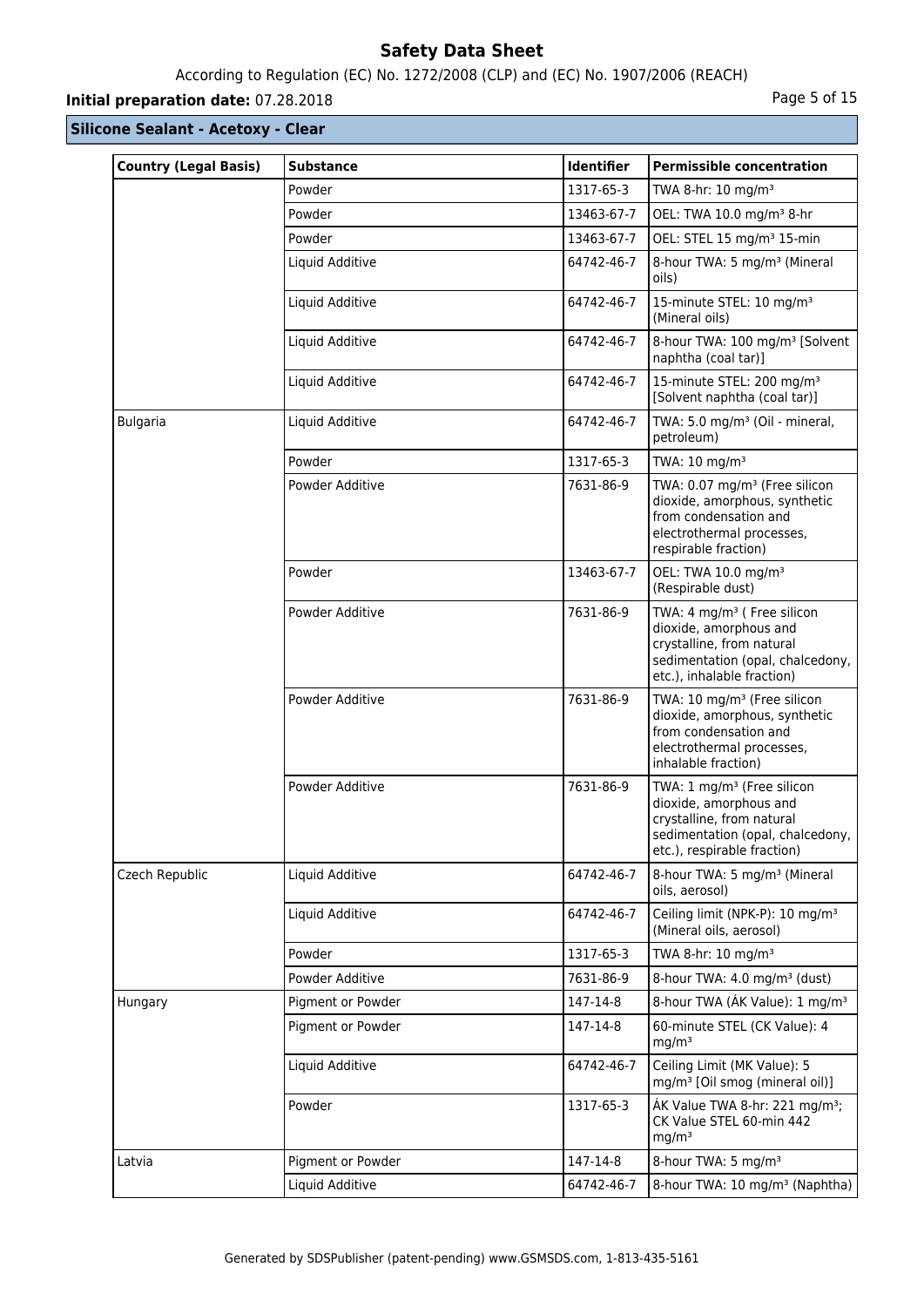## According to Regulation (EC) No. 1272/2008 (CLP) and (EC) No. 1907/2006 (REACH)

## **Initial preparation date:** 07.28.2018 **Page 6 of 15**

| <b>Country (Legal Basis)</b> | <b>Substance</b>  | <b>Identifier</b> | <b>Permissible concentration</b>                                                                                      |
|------------------------------|-------------------|-------------------|-----------------------------------------------------------------------------------------------------------------------|
|                              | Liquid Additive   | 64742-46-7        | 8-hour TWA: 100 mg/m <sup>3</sup><br>(Petroleum benzin)                                                               |
|                              | Powder            | 13463-67-7        | OEL: TWA 10.0 mg/m <sup>3</sup> 8-hr                                                                                  |
|                              | Powder Additive   | 7631-86-9         | 8-hour TWA: 1 mg/m <sup>3</sup>                                                                                       |
| Estonia                      | Liquid Additive   | 64742-46-7        | 8-hour TWA: 1 mg/m <sup>3</sup> [Oil<br>(naphtha) vapors]                                                             |
|                              | Powder            | 1317-65-3         | TWA 8-hr: 10 mg/m <sup>3</sup> ; 5 mg/m <sup>3</sup><br>(Fine dust)                                                   |
|                              | Powder            | 13463-67-7        | OEL: TWA 5 mg/m <sup>3</sup> 8-hr                                                                                     |
|                              | Powder Additive   | 7631-86-9         | 8-hour TWA: 2 mg/m <sup>3</sup> (fine dust)                                                                           |
| Lithuania                    | Pigment or Powder | 147-14-8          | 8-hour TWA: 5 mg/m <sup>3</sup>                                                                                       |
|                              | Liquid Additive   | 64742-46-7        | 8-hour TWA: 1 mg/m <sup>3</sup> (Oil mist,<br>including smoke)                                                        |
|                              | Liquid Additive   | 64742-46-7        | 15-minute STEL: 3 mg/m <sup>3</sup> (Oil<br>mist, including smoke)                                                    |
|                              | Liquid Additive   | 64742-46-7        | 8-hour TWA: 180 mg/m <sup>3</sup> (50<br>ppm) [Petrol ether (industrial) -<br>hexane based]                           |
|                              | Liquid Additive   | 64742-46-7        | 15-minute STEL: 250 mg/m <sup>3</sup> (75<br>ppm) [Petrol ether (industrial) -<br>hexane based1                       |
|                              | Powder            | 13463-67-7        | OEL: TWA 5 mg/m <sup>3</sup> 8-hr                                                                                     |
|                              | Liquid Additive   | 64742-46-7        | 8-hour TWA: 800 mg/m <sup>3</sup> (200<br>ppm) [Petrol ether (industrial) -<br>heptane based (< 5% n-hexane)]         |
|                              | Liquid Additive   | 64742-46-7        | 15-minute STEL: 1200 mg/m <sup>3</sup><br>(300 ppm) [Petrol ether<br>(industrial) - heptane based (<<br>5% n-hexane)] |
|                              | Liquid Additive   | 64742-46-7        | 8-hour TWA: 900 mg/m <sup>3</sup> (200<br>ppm) [Petrol ether (industrial) -<br>octane based]                          |
|                              | Liquid Additive   | 64742-46-7        | 15-minute STEL: 1400 mg/m <sup>3</sup><br>(300 ppm) [Petrol ether<br>(industrial) - octane based]                     |
| Slovenia                     | Pigment or Powder | 147-14-8          | 8-hour TWA: 1 mg/m <sup>3</sup>                                                                                       |
|                              | Pigment or Powder | 147-14-8          | STEL: 4 mg/m <sup>3</sup>                                                                                             |
|                              | Powder Additive   | 7631-86-9         | 8-hour TWA: 4 mg/m <sup>3</sup> (Silica,<br>inhalable fraction)                                                       |
| Croatia                      | Powder            | 1317-65-3         | TWA 8-hr: 10 mg/m <sup>3</sup> (Total dust);<br>4 mg/m <sup>3</sup> (Respirable dust)                                 |
|                              | Powder            | 13463-67-7        | OEL: TWA 10.0 mg/m <sup>3</sup> (Total<br>dust) 15-min                                                                |
|                              | Powder            | 13463-67-7        | OEL: TWA 4.0 mg/m <sup>3</sup> (Respirable<br>dust) 15-min                                                            |
|                              | Powder Additive   | 7631-86-9         | Maximum (8 hr) allowable<br>concentration: 6 mg/m <sup>3</sup> (Total<br>dust)                                        |
|                              | Powder Additive   | 7631-86-9         | Maximum (8 hr) allowable<br>concentration: 2.4 mg/m <sup>3</sup><br>(Respirable dust)                                 |
| Cyprus                       | Powder            | 13463-67-7        | OEL: TWA 10.0 mg/m <sup>3</sup> 8-hr                                                                                  |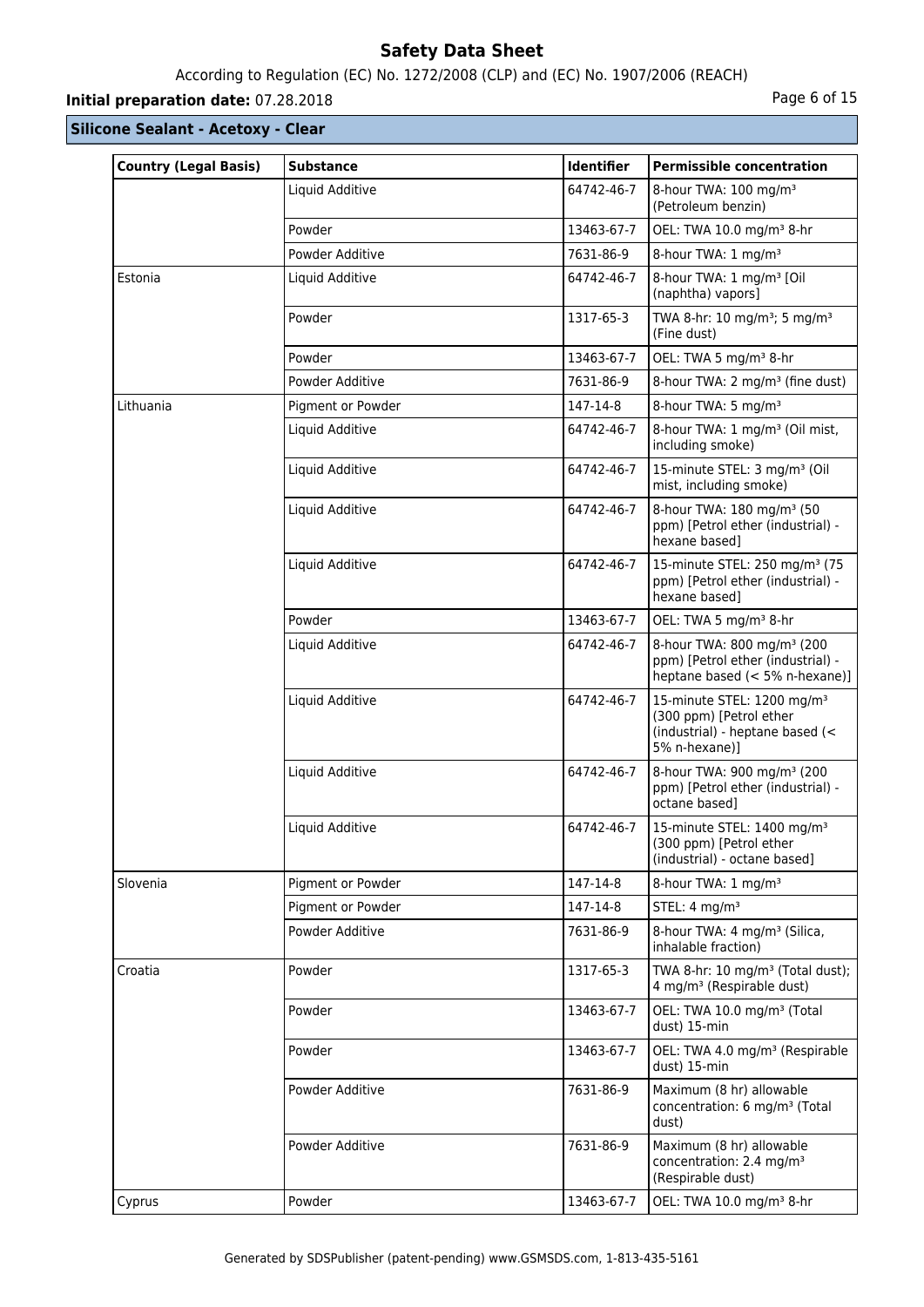## According to Regulation (EC) No. 1272/2008 (CLP) and (EC) No. 1907/2006 (REACH)

## **Initial preparation date:** 07.28.2018 **Page 7 of 15**

| <b>Country (Legal Basis)</b> | <b>Substance</b>  | <b>Identifier</b> | <b>Permissible concentration</b>                                                                                                              |
|------------------------------|-------------------|-------------------|-----------------------------------------------------------------------------------------------------------------------------------------------|
|                              | Powder Additive   | 7631-86-9         | 8-hour TWA: 5 mg/m <sup>3</sup> (Silicon<br>dioxide (amorphous) (particles ><br>5 micrometers))                                               |
|                              | Powder Additive   | 7631-86-9         | 8-hour TWA: 2 mg/m <sup>3</sup> (Silicon<br>dioxide (amorphous) (particles ><br>5 micrometers))                                               |
| Finland                      | Pigment or Powder | 147-14-8          | 8-hour limit: 0.02 mg/m <sup>3</sup>                                                                                                          |
|                              | Powder            | 1317-65-3         | TWA 8-hr: 10 mg/m <sup>3</sup>                                                                                                                |
|                              | Powder            | 13463-67-7        | OEL: TWA 10.0 mg/m <sup>3</sup> 8-hr                                                                                                          |
|                              | Powder Additive   | 7631-86-9         | 8-hour limit: 5 mg/m <sup>3</sup>                                                                                                             |
|                              | Liquid Additive   | 64742-46-7        | 8-hour limit: 5 mg/m <sup>3</sup>                                                                                                             |
| Austria                      | Pigment or Powder | 147-14-8          | MAK TWA: 0.1 mg/m <sup>3</sup>                                                                                                                |
|                              | Pigment or Powder | 147-14-8          | MAK STEL: 0.4 mg/m <sup>3</sup>                                                                                                               |
|                              | Powder            | 13463-67-7        | OEL: TWA 5 mg/m <sup>3</sup>                                                                                                                  |
|                              | Powder            | 13463-67-7        | OEL: STEL 10 mg/m <sup>3</sup>                                                                                                                |
|                              | Powder Additive   | 7631-86-9         | TWA: $4 \text{ mg/m}^3$                                                                                                                       |
| Italy                        | Pigment or Powder | 147-14-8          | 8-hour TWA: 0.2 mg/m <sup>3</sup>                                                                                                             |
|                              | Powder            | 13463-67-7        | OEL: TWA 10.0 mg/m <sup>3</sup> 8-hr                                                                                                          |
|                              | Liquid Additive   | 64742-46-7        | 8-hour TWA: 5 mg/m <sup>3</sup> (Mineral<br>oil, excluding metal working<br>fluids, pure, highly and severely<br>refined; Inhalable fraction) |
| Slovakia                     | Powder            | 1317-65-3         | NPEL TWA 8-hr: 10 mg/m <sup>3</sup>                                                                                                           |
|                              | Powder            | 13463-67-7        | OEL: TWA (NPEL) 5 mg/m <sup>3</sup> 8-hr                                                                                                      |
|                              | Powder Additive   | 7631-86-9         | 8-hour TWA (NPEL): 4 mg/m <sup>3</sup><br>(Silica, amorphous (heat and wet<br>processes, unfired diatomaceous<br>earth, diatomite))           |
|                              | Powder Additive   | 7631-86-9         | 8-hour TWA (NPEL): 0.3 mg/m <sup>3</sup><br>(Silica, amorphous (fused silica,<br>fused silica, fumes, burnt<br>diatomaceous earth))           |
|                              | Liquid Additive   | 64742-46-7        | 8-hour TWA (NPEL): 5 ppm (1<br>mg/m <sup>3</sup> ) [Liquid mineral oil mist,<br>fumes]                                                        |
|                              | Liquid Additive   | 64742-46-7        | 15-minute STEL (NPEL): 15 ppm<br>(3 mg/m <sup>3</sup> ) [Liquid mineral oil<br>mist, fumes]                                                   |
| Belgium                      | Powder            | 1317-65-3         | TWA 8-hr: 10 mg/m <sup>3</sup>                                                                                                                |
|                              | Powder            | 13463-67-7        | OEL: TWA 10.0 mg/m <sup>3</sup> 8-hr                                                                                                          |
|                              | Powder Additive   | 7631-86-9         | 8-hour TWA: 10 mg/m <sup>3</sup>                                                                                                              |
|                              | Liquid Additive   | 64742-46-7        | 8-hour TWA: 5 mg/m <sup>3</sup> [Mineral<br>oils (mist)]                                                                                      |
|                              | Liquid Additive   | 64742-46-7        | 15-minute STEL: 10 mg/m <sup>3</sup><br>[Mineral oils (mist)]                                                                                 |
| Poland                       | Powder            | 13463-67-7        | OEL: TWA (NDS) 10.0 mg/m <sup>3</sup> 8-hr                                                                                                    |
|                              | Liquid Additive   | 64742-46-7        | 8-hour TWA (NDS): 500 mg/m <sup>3</sup><br>(Benzine, extraction)                                                                              |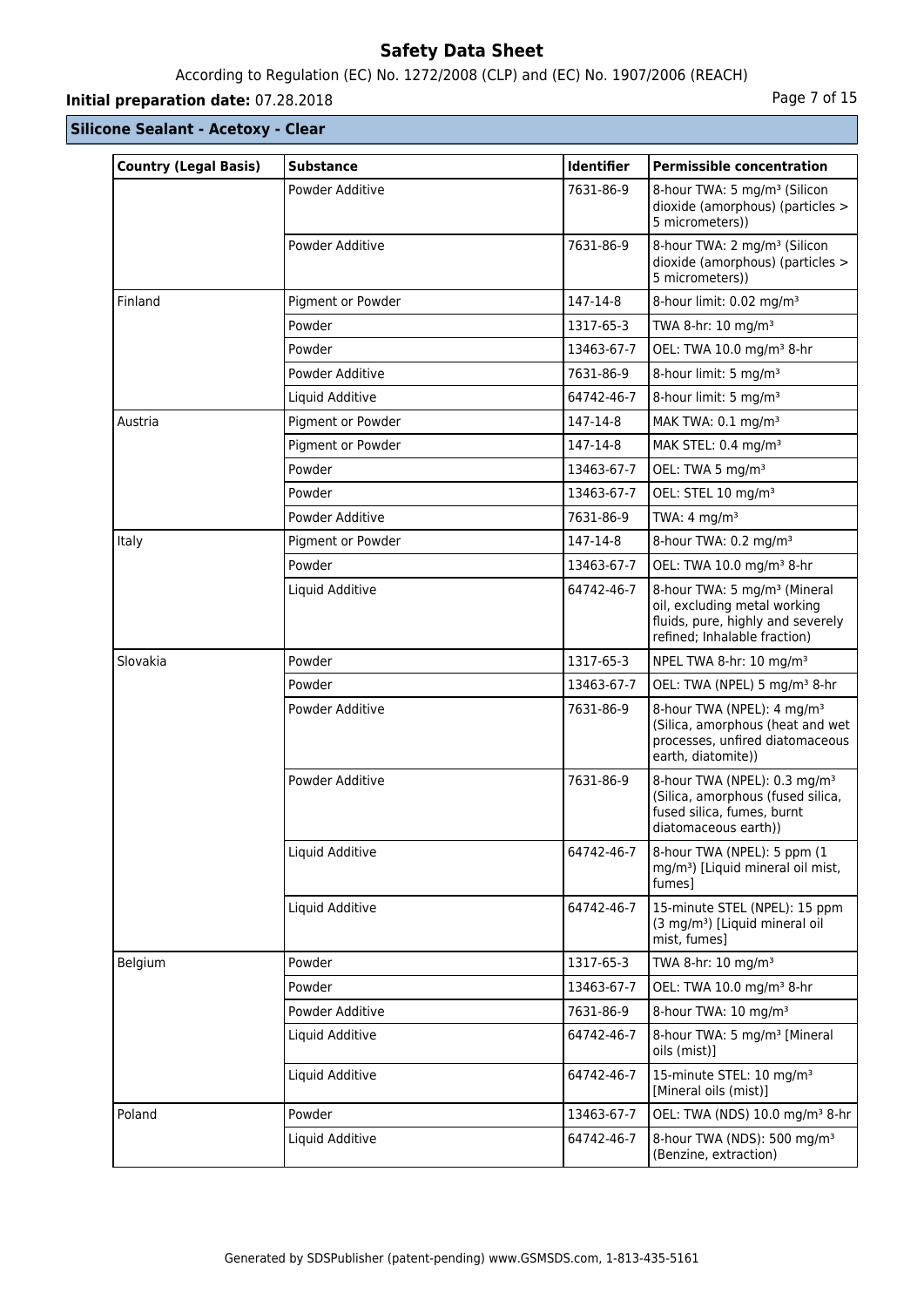### According to Regulation (EC) No. 1272/2008 (CLP) and (EC) No. 1907/2006 (REACH)

## **Initial preparation date:** 07.28.2018 **Page 8 of 15**

| <b>Country (Legal Basis)</b> | <b>Substance</b> | <b>Identifier</b> | <b>Permissible concentration</b>                                                                                                                                     |
|------------------------------|------------------|-------------------|----------------------------------------------------------------------------------------------------------------------------------------------------------------------|
|                              | Powder Additive  | 7631-86-9         | 8-hour TWA (NDS): 10 mg/m <sup>3</sup><br>(Dusts of amorphous and<br>synthetic silicas, amorphous<br>synthetic silica (precipitated and<br>gel), inhalable fraction) |
|                              | Powder Additive  | 7631-86-9         | 8-hour TWA (NDS): 2 mg/m <sup>3</sup><br>(Dusts of amorphous and<br>synthetic silicas, amorphous<br>synthetic silica (precipitated and<br>gel), respirable fraction) |
|                              | Liquid Additive  | 64742-46-7        | 15-minute STEL (NDSCh): 1500<br>mg/m <sup>3</sup> (Benzine, extraction)                                                                                              |
|                              | Liquid Additive  | 64742-46-7        | 8-hour TWA (NDS): 5 mg/m <sup>3</sup><br>(Highly refined mineral oils with<br>the exception of cutting fluids,<br>Inhalable fraction)                                |
| France                       | Powder           | 1317-65-3         | VME TWA: 10 mg/m <sup>3</sup>                                                                                                                                        |
|                              | Powder           | 13463-67-7        | OEL: (VME) 10 mg/m <sup>3</sup>                                                                                                                                      |
| Greece                       | Powder           | 1317-65-3         | TWA 8-hr: 10 mg/m <sup>3</sup> (Inhalable<br>dust); 5 mg/m <sup>3</sup> (Respirable dust)                                                                            |
|                              | Powder           | 13463-67-7        | OEL: TWA 10.0 mg/m <sup>3</sup> (Inhalable)<br>8-hr                                                                                                                  |
|                              | Powder           | 13463-67-7        | OEL: TWA 5.0 mg/m <sup>3</sup> (Respirable<br>dust) 8-hr                                                                                                             |
|                              | Liquid Additive  | 64742-46-7        | 8-hour TWA: 5 mg/m <sup>3</sup> [Paraffin oil  <br>$(mist)$ ]                                                                                                        |
| Ireland                      | Powder           | 1317-65-3         | TWA 8-hr: 10 mg/m <sup>3</sup> (Total dust);<br>4 mg/m <sup>3</sup> (Respirable dust)                                                                                |
|                              | Powder           | 13463-67-7        | OEL: TWA 10.0 mg/m <sup>3</sup> (Inhalable<br>dust) 8-hr                                                                                                             |
|                              | Powder Additive  | 7631-86-9         | 8-hour OEL (TWA): 6 mg/m <sup>3</sup><br>(Silica, amorphous, Total<br>inhalable dust)                                                                                |
|                              | Powder           | 13463-67-7        | OEL: TWA 4.0 mg/m <sup>3</sup> (Respirable<br>dust) 8-hr                                                                                                             |
|                              | Powder Additive  | 7631-86-9         | 8-hour OEL (TWA): 2.4 mg/m <sup>3</sup><br>(Silica, amorphous, Respirable<br>dust)                                                                                   |
|                              | Liquid Additive  | 64742-46-7        | 8-hour OEL (TWA): 5 mg/m <sup>3</sup><br>(Mineral oil, pure, highly and<br>severely refined; Inhalable<br>fraction)                                                  |
| United Kingdom               | Powder           | 1317-65-3         | TWA 8-hr: 10 mg/m <sup>3</sup> (Total dust);<br>4 mg/m <sup>3</sup> (Respirable dust)                                                                                |
|                              | Powder Additive  | 7631-86-9         | TWA: 6 mg/m <sup>3</sup> (Silica,<br>amorphous, inhalable dust)                                                                                                      |
|                              | Powder Additive  | 7631-86-9         | TWA: 2.4 mg/m <sup>3</sup> (Silica,<br>amorphous, respirable dust)                                                                                                   |
|                              | Powder           | 13463-67-7        | OEL: TWA 10.0 mg/m <sup>3</sup> (Total<br>dust)                                                                                                                      |
|                              | Powder           | 13463-67-7        | OEL: TWA 4.0 mg/m <sup>3</sup> (Respirable<br>dust)                                                                                                                  |
| Denmark                      | Powder           | 13463-67-7        | OEL: TWA 6.0 mg/m <sup>3</sup>                                                                                                                                       |
|                              | Liquid Additive  | 64742-46-7        | TWA: $1 \text{ mg/m}^3$                                                                                                                                              |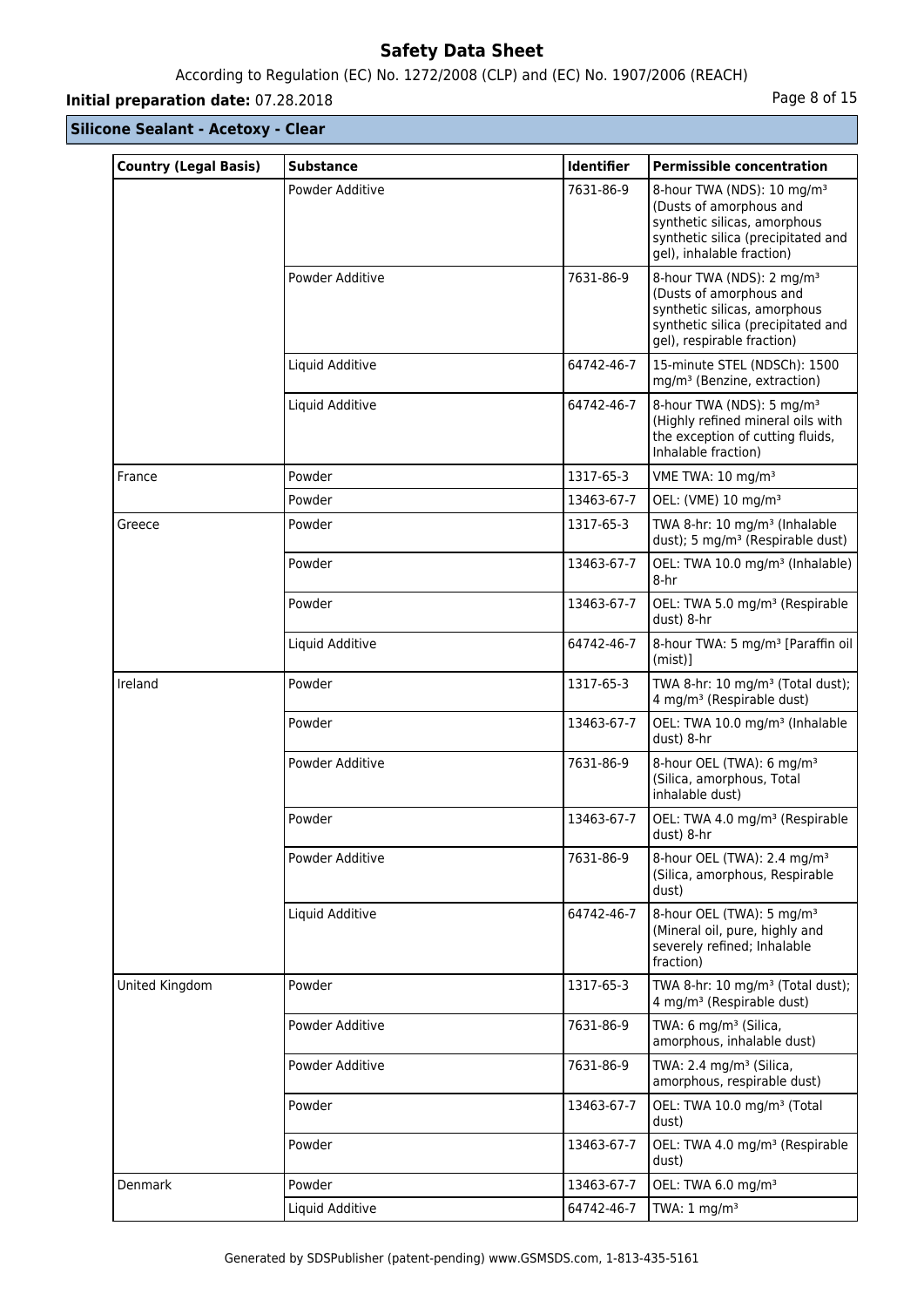#### According to Regulation (EC) No. 1272/2008 (CLP) and (EC) No. 1907/2006 (REACH)

#### **Initial preparation date:** 07.28.2018 **Page 9 of 15**

#### **Silicone Sealant - Acetoxy - Clear**

| <b>Country (Legal Basis)</b> | <b>Substance</b> | <b>Identifier</b> | <b>Permissible concentration</b>                                              |
|------------------------------|------------------|-------------------|-------------------------------------------------------------------------------|
| Germany                      | Powder Additive  | 7631-86-9         | Limit value: 4 mg/m <sup>3</sup>                                              |
| European Union               | Liquid Additive  | 64742-46-7        | SCOEL: 8-hour TWA: 5 mg/m <sup>3</sup>                                        |
| Portugal                     | Powder           | 13463-67-7        | OEL: TWA 10.0 mg/m <sup>3</sup> 8-hr                                          |
|                              | Liquid Additive  | 64742-46-7        | 8-hour exposure limit: 400 ppm                                                |
|                              | Liquid Additive  | 64742-46-7        | 8-hour exposure limit: 5 mg/m <sup>3</sup>                                    |
|                              | Liquid Additive  | 64742-46-7        | Short-term exposure limit: 10<br>mg/m <sup>3</sup>                            |
| Spain                        | Powder           | 13463-67-7        | OEL: (VLA ED) 10.0 mg/m <sup>3</sup> 8-hr                                     |
|                              | Liquid Additive  | 64742-46-7        | 8-hour daily exposure limit<br>(VLA_ED): 5 mg/m <sup>3</sup>                  |
|                              | Liquid Additive  | 64742-46-7        | 15-minute STEL (VLA-EC): 10<br>mg/m <sup>3</sup>                              |
| Sweden                       | Powder           | 13463-67-7        | OEL: (NGV) 5.0 (Total dust)<br>mg/m <sup>3</sup>                              |
|                              | Liquid Additive  | 64742-46-7        | Level Limit Value (NGV): 1 mg/m <sup>3</sup><br>(Oil mist including oil fume) |
|                              | Liquid Additive  | 64742-46-7        | Short Term Limit (KTV): 3 mg/m <sup>3</sup><br>(Oil mist including oil fume)  |
| Netherlands                  | Liquid Additive  | 64742-46-7        | Binding 8-hour TWA: 5 mg/m <sup>3</sup><br>[Oil mist (mineral oil)]           |

#### **Biological limit values:**

No biological exposure limits noted for the ingredient(s).

#### **Derived No Effect Level (DNEL):**

Not determined or not applicable.

#### **Predicted No Effect Concentration (PNEC):**

Not determined or not applicable.

#### **Information on monitoring procedures:**

Monitoring of the concentration of substances in the breathing zone of workers or in the general workplace may be required to confirm compliance with an OEL and adequacy of exposure controls Biological monitoring may also be appropriate for some substances

#### **8.2 Exposure controls**

#### **Appropriate engineering controls:**

Emergency eye wash fountains and safety showers should be available in the immediate vicinity of use or handling.

Provide exhaust ventilation or other engineering controls to keep the airborne concentrations of vapor and mists below the applicable workplace exposure limits (Occupational Exposure Limits-OELs) indicated above.

#### **Personal protection equipment**

#### **Eye and face protection:**

Safety goggles or glasses, or appropriate eye protection.

### **Skin and body protection:**

Select glove material impermeable and resistant to the substance.

Wear appropriate clothing to prevent any possibility of skin contact.

#### **Respiratory protection:**

If engineering controls do not maintain airborne concentrations below recommended exposure limits (where applicable) or to an acceptable level (in countries where exposure limits have not been established), an approved respirator must be worn.

#### **General hygienic measures:**

Avoid contact with skin, eyes and clothing.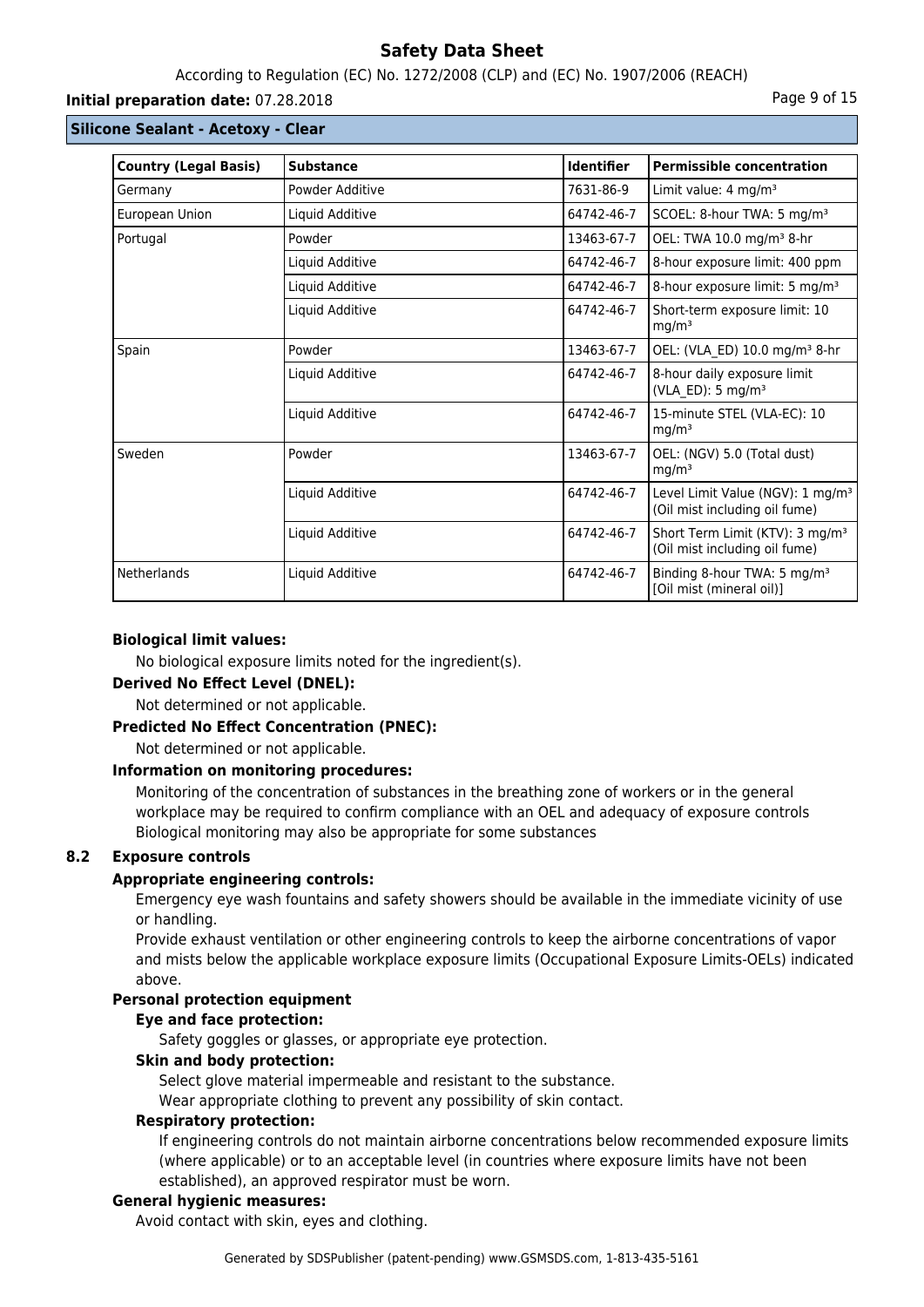According to Regulation (EC) No. 1272/2008 (CLP) and (EC) No. 1907/2006 (REACH)

#### **Initial preparation date:** 07.28.2018 **Page 10 of 15** Page 10 of 15

#### **Silicone Sealant - Acetoxy - Clear**

Wash hands before breaks and at the end of work. Wash contaminated clothing before reuse.

#### **Environmental exposure controls:**

Select controls based on a risk assessment of local conditions. See section 6 for information on accidental release measures.

#### **SECTION 9: Physical and chemical properties**

#### **9.1 Information on basic physical and chemical properties**

| <b>Odor</b><br>Not available<br><b>Odor threshold</b><br>Not available<br>pH<br>Not available<br><b>Melting point/freezing point</b><br>Not available<br>Initial boiling point/range<br>Not available<br>Flash point (closed cup)<br>100°C (212°F)<br>Not available<br><b>Evaporation rate</b><br><b>Flammability (solid, gas)</b><br>Not available<br><b>Upper flammability/explosive limit</b><br>Not available<br>Lower flammability/explosive limit<br>Not available<br><b>Vapor pressure</b><br>Not available<br><b>Vapor density</b><br>Not available<br><b>Density</b><br>1.015<br><b>Relative density</b><br>Not available<br><b>Solubilities</b><br>Not determined or not available.<br>Partition coefficient (n-octanol/water)<br>Not available<br><b>Auto/Self-ignition temperature</b><br>Not available<br><b>Decomposition temperature</b><br>Not available<br><b>Dynamic viscosity</b><br>Not available | <b>Appearance</b>          | Clear paste   |
|-----------------------------------------------------------------------------------------------------------------------------------------------------------------------------------------------------------------------------------------------------------------------------------------------------------------------------------------------------------------------------------------------------------------------------------------------------------------------------------------------------------------------------------------------------------------------------------------------------------------------------------------------------------------------------------------------------------------------------------------------------------------------------------------------------------------------------------------------------------------------------------------------------------------------|----------------------------|---------------|
|                                                                                                                                                                                                                                                                                                                                                                                                                                                                                                                                                                                                                                                                                                                                                                                                                                                                                                                       |                            |               |
|                                                                                                                                                                                                                                                                                                                                                                                                                                                                                                                                                                                                                                                                                                                                                                                                                                                                                                                       |                            |               |
|                                                                                                                                                                                                                                                                                                                                                                                                                                                                                                                                                                                                                                                                                                                                                                                                                                                                                                                       |                            |               |
|                                                                                                                                                                                                                                                                                                                                                                                                                                                                                                                                                                                                                                                                                                                                                                                                                                                                                                                       |                            |               |
|                                                                                                                                                                                                                                                                                                                                                                                                                                                                                                                                                                                                                                                                                                                                                                                                                                                                                                                       |                            |               |
|                                                                                                                                                                                                                                                                                                                                                                                                                                                                                                                                                                                                                                                                                                                                                                                                                                                                                                                       |                            |               |
|                                                                                                                                                                                                                                                                                                                                                                                                                                                                                                                                                                                                                                                                                                                                                                                                                                                                                                                       |                            |               |
|                                                                                                                                                                                                                                                                                                                                                                                                                                                                                                                                                                                                                                                                                                                                                                                                                                                                                                                       |                            |               |
|                                                                                                                                                                                                                                                                                                                                                                                                                                                                                                                                                                                                                                                                                                                                                                                                                                                                                                                       |                            |               |
|                                                                                                                                                                                                                                                                                                                                                                                                                                                                                                                                                                                                                                                                                                                                                                                                                                                                                                                       |                            |               |
|                                                                                                                                                                                                                                                                                                                                                                                                                                                                                                                                                                                                                                                                                                                                                                                                                                                                                                                       |                            |               |
|                                                                                                                                                                                                                                                                                                                                                                                                                                                                                                                                                                                                                                                                                                                                                                                                                                                                                                                       |                            |               |
|                                                                                                                                                                                                                                                                                                                                                                                                                                                                                                                                                                                                                                                                                                                                                                                                                                                                                                                       |                            |               |
|                                                                                                                                                                                                                                                                                                                                                                                                                                                                                                                                                                                                                                                                                                                                                                                                                                                                                                                       |                            |               |
|                                                                                                                                                                                                                                                                                                                                                                                                                                                                                                                                                                                                                                                                                                                                                                                                                                                                                                                       |                            |               |
|                                                                                                                                                                                                                                                                                                                                                                                                                                                                                                                                                                                                                                                                                                                                                                                                                                                                                                                       |                            |               |
|                                                                                                                                                                                                                                                                                                                                                                                                                                                                                                                                                                                                                                                                                                                                                                                                                                                                                                                       |                            |               |
|                                                                                                                                                                                                                                                                                                                                                                                                                                                                                                                                                                                                                                                                                                                                                                                                                                                                                                                       |                            |               |
|                                                                                                                                                                                                                                                                                                                                                                                                                                                                                                                                                                                                                                                                                                                                                                                                                                                                                                                       |                            |               |
|                                                                                                                                                                                                                                                                                                                                                                                                                                                                                                                                                                                                                                                                                                                                                                                                                                                                                                                       | <b>Kinematic viscosity</b> | Not available |
| <b>Explosive properties</b><br>Not available                                                                                                                                                                                                                                                                                                                                                                                                                                                                                                                                                                                                                                                                                                                                                                                                                                                                          |                            |               |
| <b>Oxidizing properties</b><br>Not available                                                                                                                                                                                                                                                                                                                                                                                                                                                                                                                                                                                                                                                                                                                                                                                                                                                                          |                            |               |

#### **9.2 Other information**

### **SECTION 10: Stability and reactivity**

#### **10.1 Reactivity:**

Does not react under normal conditions of use and storage.

#### **10.2 Chemical stability:**

Stable under normal conditions of use and storage.

#### **10.3 Possibility of hazardous reactions:**

None under normal conditions of use and storage.

#### **10.4 Conditions to avoid:**

None known.

#### **10.5 Incompatible materials:** None known.

**10.6 Hazardous decomposition products:** None known.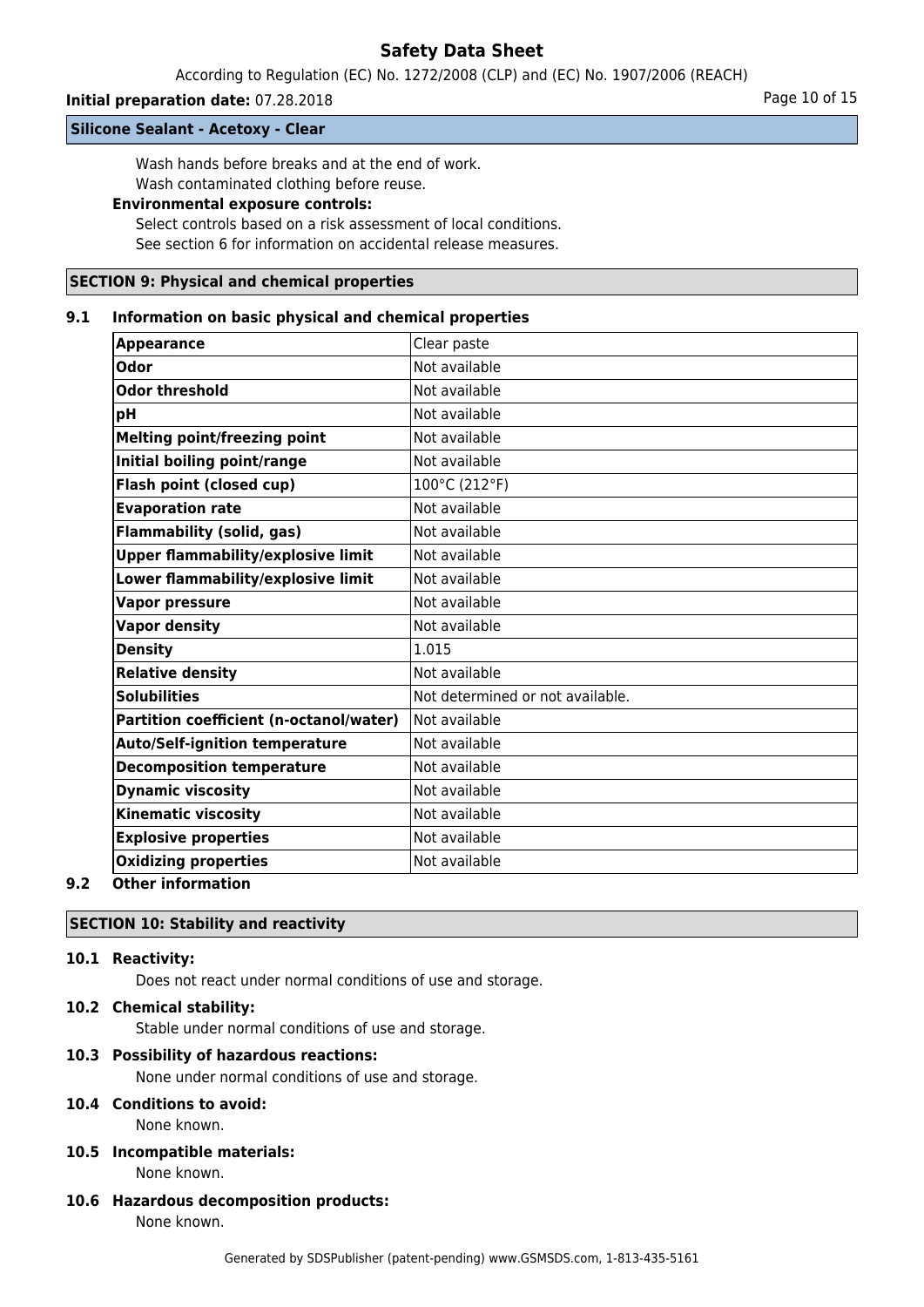According to Regulation (EC) No. 1272/2008 (CLP) and (EC) No. 1907/2006 (REACH)

#### **Initial preparation date:** 07.28.2018 **Page 11 of 15** and the page 11 of 15

**Silicone Sealant - Acetoxy - Clear**

#### **SECTION 11: Toxicological information**

#### **11.1 Information on toxicological effects**

#### **Acute toxicity**

**Assessment:** Based on available data, the classification criteria are not met.

**Product data:** No data available.

**Substance data:** No data available.

#### **Skin corrosion/irritation**

**Assessment:** Causes skin irritation

**Product data:**

No data available.

#### **Substance data:**

| Name            | Result                                   |  |
|-----------------|------------------------------------------|--|
| Liquid Additive | Causes severe skin burns and eye damage. |  |
|                 | Causes severe skin burns and eye damage. |  |

#### **Serious eye damage/irritation**

**Assessment:** Based on available data, the classification criteria are not met.

**Product data:**

No data available.

**Substance data:** No data available.

#### **Respiratory or skin sensitization**

**Assessment:** Based on available data, the classification criteria are not met.

- **Product data:**
- No data available.

**Substance data:** No data available.

#### **Carcinogenicity**

**Assessment:** May cause cancer

**Product data:** No data available.

### **Substance data:**

| <b>Name</b> | <b>Species</b> | <b>IResult</b>                                                           |
|-------------|----------------|--------------------------------------------------------------------------|
| Powder      |                | Not applicable. Airborne, unbound particles of respirable size are known |
|             |                | Ito cause cancer.                                                        |

#### **International Agency for Research on Cancer (IARC):**

| <b>Name</b>                 | <b>Classification</b>                                          |
|-----------------------------|----------------------------------------------------------------|
| Powder Additive             | Group 3 - Not classifiable as to its carcinogenicity to humans |
| <i><u><b>Powder</b></u></i> | Group 2B                                                       |

**National Toxicology Program (NTP):** None of the ingredients are listed.

#### **Germ cell mutagenicity**

**Assessment:** Based on available data, the classification criteria are not met.

**Product data:** No data available.

**Substance data:** No data available.

#### **Reproductive Toxicity**

**Assessment:** Based on available data, the classification criteria are not met.

#### **Product data:**

No data available.

**Substance data:** No data available.

#### **Specific target organ toxicity (single exposure)**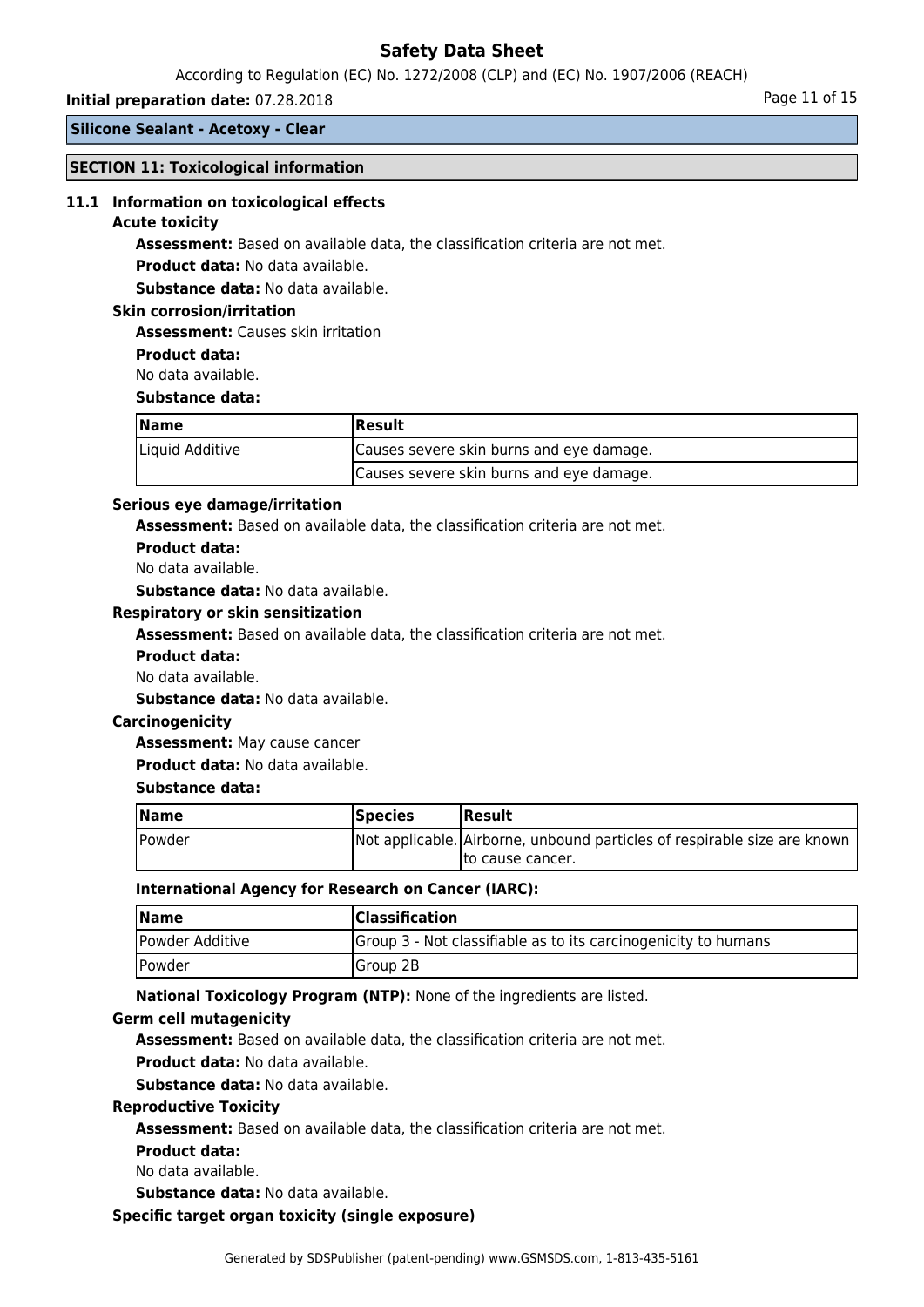According to Regulation (EC) No. 1272/2008 (CLP) and (EC) No. 1907/2006 (REACH)

#### **Initial preparation date:** 07.28.2018 **Page 12 of 15**

#### **Silicone Sealant - Acetoxy - Clear**

**Assessment:** Based on available data, the classification criteria are not met. **Product data:** No data available. **Substance data:** No data available. **Specific target organ toxicity (repeated exposure) Assessment:** Based on available data, the classification criteria are not met. **Product data:** No data available. **Substance data:** No data available. **Aspiration toxicity Assessment:** Based on available data, the classification criteria are not met. **Product data:** No data available. **Substance data:** No data available. **Information on likely routes of exposure:** No data available. **Symptoms related to the physical, chemical and toxicological characteristics:** No data available. **Other information:** No data available. **SECTION 12: Ecological information**

# **12.1 Toxicity**

### **Acute (short-term) toxicity**

**Assessment:** Based on available data, the classification criteria are not met.

**Product data:** No data available.

**Substance data:** No data available.

#### **Chronic (long-term) toxicity**

**Product data:** No data available.

**Substance data:** No data available.

### **12.2 Persistence and degradability**

**Product data:** No data available.

**Substance data:** No data available.

### **12.3 Bioaccumulative potential**

**Product data:** No data available.

**Substance data:** No data available.

### **12.4 Mobility in soil**

**Product data:** No data available. **Substance data:** No data available.

### **12.5 Results of PBT and vPvB assessment**

**PBT assessment:** This product does not contain any substances that are assessed to be a PBT. **vPvB assessment:** This product does not contain any substances that are assessed to be a vPvB.

**12.6 Other adverse effects:** No data available.

### **SECTION 13: Disposal considerations**

### **13.1 Waste treatment methods**

#### **Relevant information:**

It is the responsibility of the waste generator to properly characterize all waste materials according to applicable regulatory entities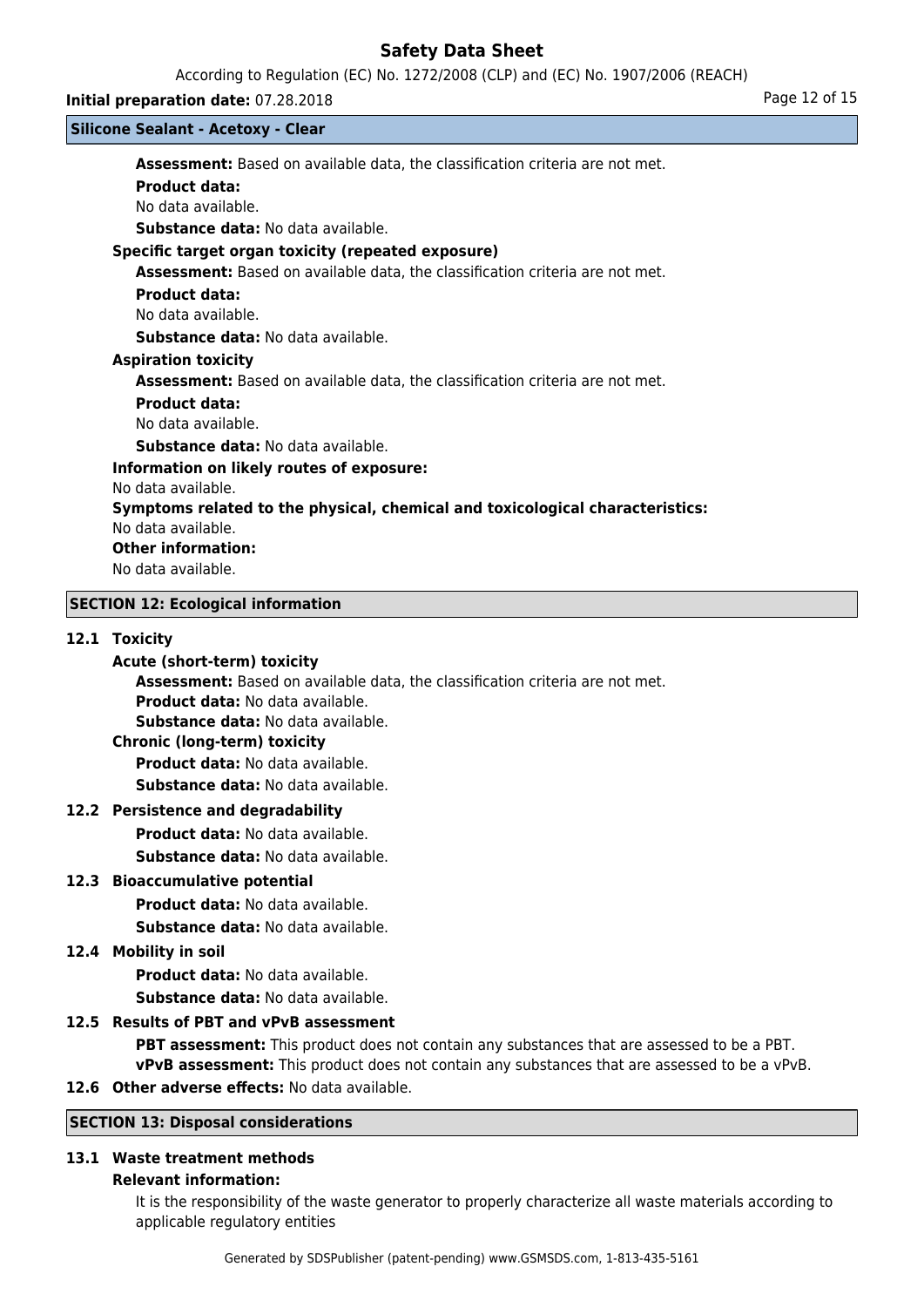According to Regulation (EC) No. 1272/2008 (CLP) and (EC) No. 1907/2006 (REACH)

### **Initial preparation date:** 07.28.2018 **Page 13 of 15** Page 13 of 15

### **Silicone Sealant - Acetoxy - Clear**

#### **SECTION 14: Transport information**

#### **International Carriage of Dangerous Goods by Road/Rail (ADR/RID)**

| UN number                     | Not regulated |
|-------------------------------|---------------|
| UN proper shipping name       | Not regulated |
| UN transport hazard class(es) | l None        |
| Packing group                 | l None        |
| <b>Environmental hazards</b>  | l None        |
| Special precautions for user  | l None        |

#### **International Carriage of Dangerous Goods by Inland Waterways (ADN)**

| UN number                     | Not regulated |
|-------------------------------|---------------|
| UN proper shipping name       | Not regulated |
| UN transport hazard class(es) | <b>None</b>   |
| Packing group                 | <b>None</b>   |
| <b>Environmental hazards</b>  | <b>None</b>   |
| Special precautions for user  | l None        |

#### **International Maritime Dangerous Goods (IMDG)**

| UN number                     | Not Regulated |
|-------------------------------|---------------|
| UN proper shipping name       | Not Regulated |
| UN transport hazard class(es) | l None        |
| Packing group                 | None          |
| <b>Environmental hazards</b>  | None          |
| Special precautions for user  | l None        |

#### **International Air Transport Association Dangerous Goods Regulations (IATA-DGR)**

| UN number                     | Not Regulated |
|-------------------------------|---------------|
| UN proper shipping name       | Not Regulated |
| UN transport hazard class(es) | l None        |
| <b>Packing group</b>          | l None        |
| <b>Environmental hazards</b>  | l None        |
| Special precautions for user  | None          |

### **SECTION 15: Regulatory information**

# **15.1 Safety, health and environmental regulations/legislation specific for the substance or mixture.**

### **European regulations**

#### **Inventory listing (EINECS):**

| 170131-67-8 | <b>I</b> Resin  | Not<br>lListed |
|-------------|-----------------|----------------|
| 163148-62-9 | Liquid Additive | Listed         |
| 164742-46-7 | Liquid Additive | Listed         |
| 4253-34-3   | Liquid Additive | ا Listed       |
| 17689-77-9  | Liquid Additive | Listed         |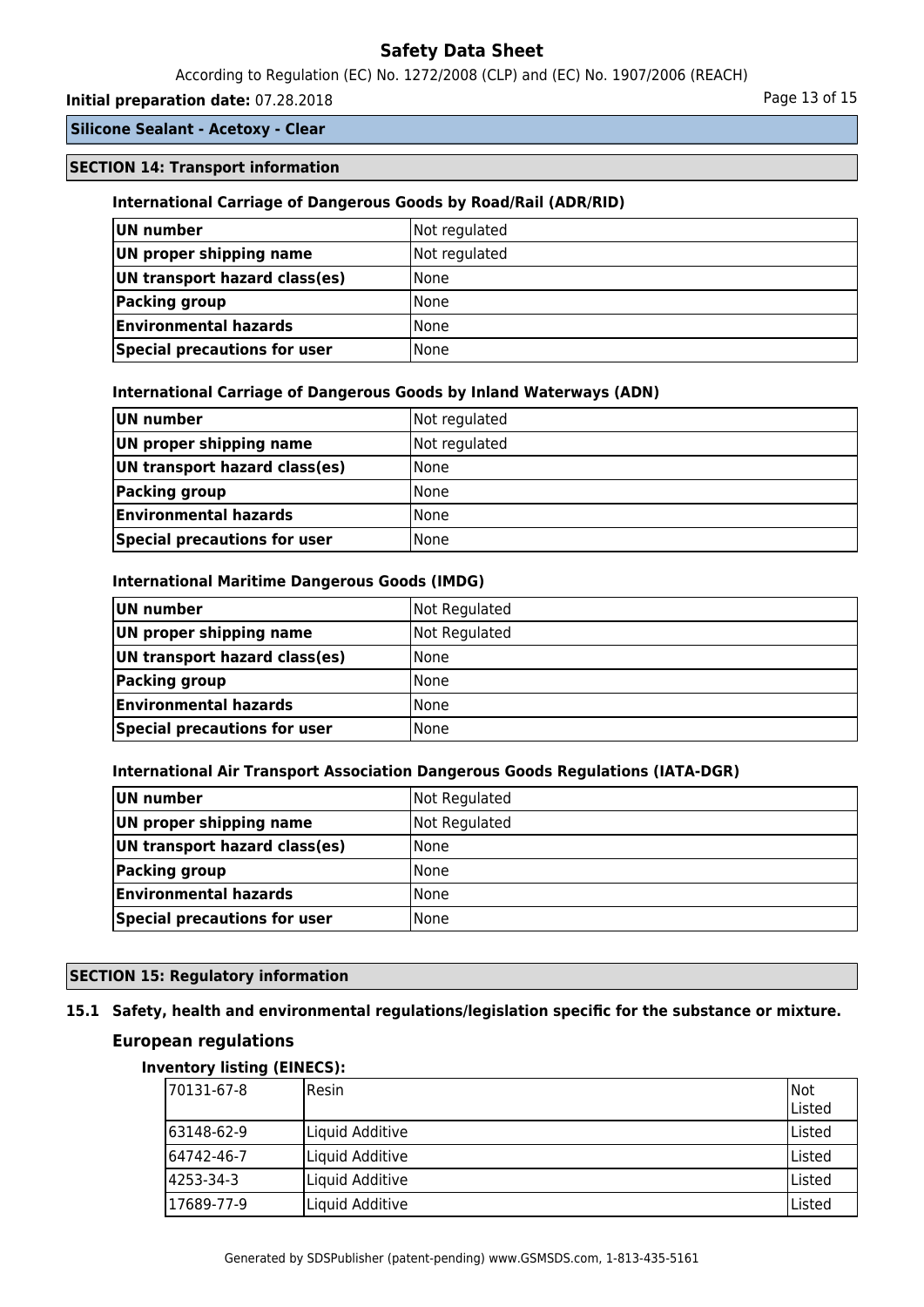According to Regulation (EC) No. 1272/2008 (CLP) and (EC) No. 1907/2006 (REACH)

#### **Initial preparation date:** 07.28.2018 **Page 14 of 15**

**Silicone Sealant - Acetoxy - Clear**

| 7631-86-9  | Powder Additive   | lListed |
|------------|-------------------|---------|
| 1317-65-3  | lPowder           | Listed  |
| 13463-67-7 | lPowder           | lListed |
| 1332-37-2  | Pigment or Powder | lListed |
| 147-14-8   | Pigment or Powder | Listed  |

**REACH SVHC candidate list:** Not determined.

**REACH SVHC Authorizations:** Not determined.

**REACH Restriction:** Not determined.

**Water hazard class (WGK) (Product):** Not determined.

#### **Water hazard class (WGK) (Substance):**

| <b>Ingredient Name</b> | <b>CAS</b> | <b>Class</b>               |
|------------------------|------------|----------------------------|
| Resin                  | 70131-67-8 | Class 1                    |
| Liquid Additive        | 63148-62-9 |                            |
| Powder                 | 1317-65-3  | Non-hazardous to water.    |
| lPowder                | 13463-67-7 | Non-hazardous to water.    |
| Pigment or Powder      | 1332-37-2  | nwg non-hazardous to water |
| Pigment or Powder      | 147-14-8   | Non-hazardous to water.    |

#### **Other regulations**

**Germany TA Luft:** Germany TA Luft Class III - Section 5.2.2 **Germany MAK:** 8-hour TWA: 4 mg/m<sup>3</sup> (Inhalable fraction)

#### **15.2 Chemical Safety Assessment**

No Chemical Safety Assessment has been carried out for this substance/mixture by the supplier.

### **SECTION 16: Other information**

#### **Indication of changes:**

| Not applicable.                                |  |                                                                 |                    |  |
|------------------------------------------------|--|-----------------------------------------------------------------|--------------------|--|
| <b>Abbreviations and Acronyms: None</b>        |  |                                                                 |                    |  |
| <b>Classification procedure:</b>               |  |                                                                 |                    |  |
|                                                |  | Classification according to Regulation (EC) No. 1272/2008 (CLP) | <b>Method Used</b> |  |
| Carcinogenicity, category 1B                   |  | Calculation method                                              |                    |  |
| Skin irritation, category 2                    |  | Calculation method                                              |                    |  |
| <b>Summary of classification in section 3:</b> |  |                                                                 |                    |  |
| Carc. 1B; H350                                 |  | Carcinogenicity, category 1B                                    |                    |  |
|                                                |  |                                                                 |                    |  |

### **Summary of hazard statements in section 3:**

| H350 | I M.<br>್ಷವಾರ Cancer<br>יי |
|------|----------------------------|
|      |                            |

### **Disclaimer:**

This product has been classified in accordance with EC No. 1272/2008 (CLP) and EC No. 1907/2006 (REACH). The information provided in this SDS is correct, to the best of our knowledge, based on information available. The information given is designed only as a guidance for safe handling, use, storage, transportation and disposal and is not to be considered a warranty or quality specification. The information relates only to the specific material designated and may not be valid for such material used in combination with any other materials, unless specified in the text. The responsibility to provide a safe workplace remains with the user.

### **NFPA:** 2-0-0 **HMIS:** 2-0-0 **Initial preparation date:** 07.28.2018